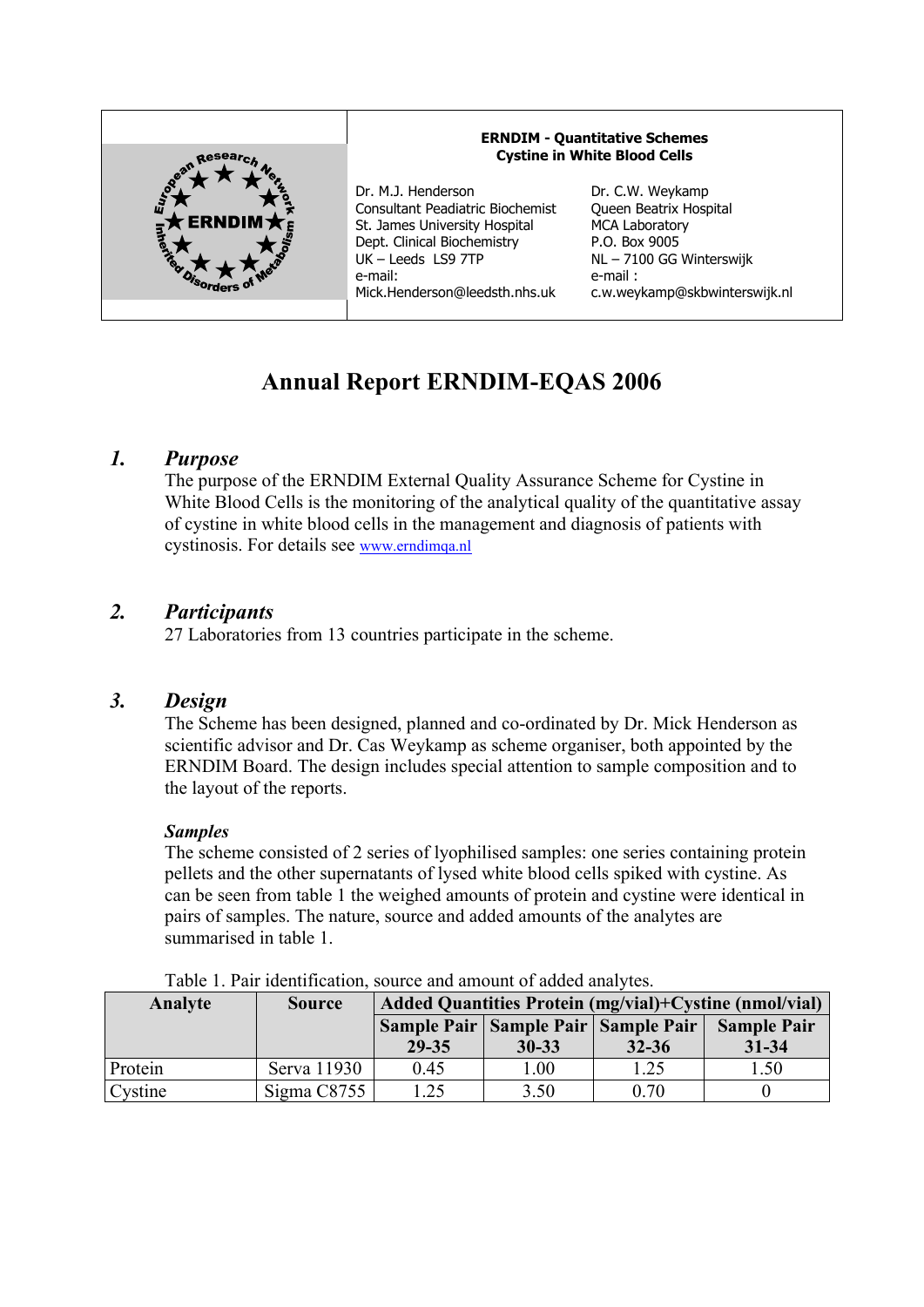### *Reports*

All data-transfer, the submission of data as well as request and viewing of reports proceeded via the interactive website www.erndimqa.nl

An important characteristic of the website is that it supplies short-term and long-term reports.

**Short-term reports** on the eight individual specimens are available two weeks after the submission deadline and provide up-to-date information on analytical performance. Although technically reports could be immediately available a delay time of 14 days has been introduced to enable the scientific advisor to inspect the results and add his comment to the report.

The **annual long-term report** summarises the results of the whole year.

A second important characteristic of the ERNDIM website is the different levels of detail of results which allows individual laboratories the choice of fully detailed and/or summarised reports.

The "Analyte in Detail" is the most detailed report and shows results of a specific analyte in a specific sample.

A more condensed report is the "Current Report" which summarises the performance of all analytes in a specific sample.

The Annual Report summarizes all results giving an indication of overall performance for all analytes in all 8 samples.

Depending on the responsibilities within the laboratory participants can choose to inspect the annual report (QC managers) or all (or part of) detailed reports (scientific staff).

# *4. Discussion of Results in the Annual Report 2006*

In this part the results as seen in the annual report 2006 will be discussed. Please print out your annual report from the website when you follow the various aspects below and keep in mind that we only discuss the results of "all labs". It is up to you to inspect and interpret the results of your own laboratory.

#### *4.1 Accuracy*

A first approach to evaluating your performance in terms of accuracy is comparison of your mean values in the eight samples with those of all labs. This is shown in the columns "your lab" and "all labs" under the heading "Accuracy". For example for protein the mean of all labs is 1.07 mg/vial. with which you can compare the mean of your lab.

#### *4.2 Recovery*

A second approach to describe accuracy is the percentage recovery of added analyte. In this approach the amounts of weighed quantities added to the samples are the assumed target values after adjustment for blank values. The correlation between weighed amounts (on the x-axis) and your measured quantities (on the y-axis) has been calculated. The slope of the resulting relationship ( $a$  in  $y = ax + b$ ) in this formula multiplied by 100% is your recovery of the added amounts. The outcome for your lab in comparison to the median outcome of all labs is shown in the column "Recovery".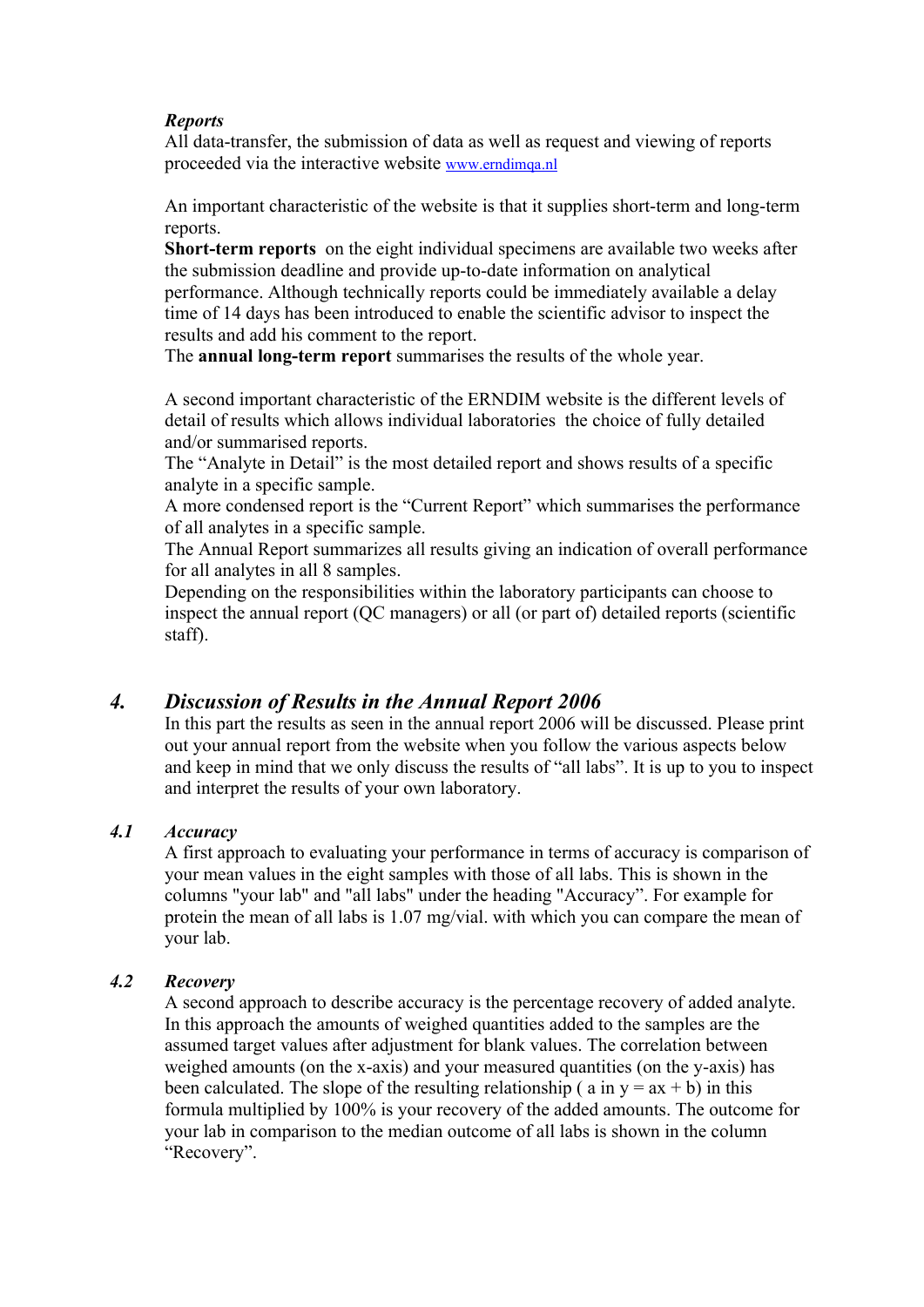It can be seen that the mean recovery of cystine is 97% and of protein 100% which is excellent and very reassuring. We are all measuring the same thing.

#### *4.3 Precision*

Reproducibility is an important parameter for the analytical performance of a laboratory and is addressed in the schemes' design. Samples provided in pairs can be regarded as duplicates from which CV's can be calculated. The column "Precision" in the annual report shows your CV's in comparison to median values for all labs. The best median CV is observed for cystine (10.1%). 11.0% and 23.4% are seen for protein and cystine (nmol  $\frac{1}{2}$  cys/mg protein), respectively.

#### *4.4 Linearity*

Linearity over the whole relevant analytical range is another important parameter for analytical quality and is also examined within the schemes. A comparison of the weighed quantities on the x-axis and your measured quantities on the y-axis allows calculation of the coefficient of regression (**r**). The column "Linearity" in the annual report shows your **r** values in comparison to the median **r** values for all labs. Ideally the **r** value is close to 1.000 and this is indeed observed with values of 0.9686 for protein and 0.9960 for cystine.

#### *4.5 Interlab CV*

For comparison for diagnosis and monitoring of treatment for one patient in different hospitals and for use of shared reference values it is essential to have a high degree of harmonization between results of laboratories. Part of the schemes' design is to monitor this by calculating the Interlaboratory CV. This, along with the number of laboratories who submitted results is shown in the column "Data all labs" in the annual report. We see an interlab CV of 17.0% for protein and of 90.9% for cystine (nmol ½ cys/mg protein). The interlab CV for cystine is disappointing and is caused by some labs with extreme results.

#### *4.6 Number of participating labs and submitting results*

In total 27 labs received samples and 27 submitted results.

#### *4.7 Interrelationships between results*

Cystine (nmol  $\frac{1}{2}$  cys/mg protein) is a ratio of the assays of cystine (nmol/aliquot) and protein. The precision will be the cumulated precision of both assays.

#### *4.8 Report in correct numbers*

As we have indicated in previous reports it is important to report in the correct units. Although we feel that nearly all labs do that now, some strange results of individual labs might be traced back to "clerical errors". So if you have a deviating result, please check if you reported your result in the correct units.

#### **5.** *Summary*

We feel that, after some pilots, the scheme is well-established now. The mean performance of the labs, especially the recovery of added cystine and protein, is fine. Of course the performance of some individual labs require improvement. The Interlab CV demonstrates lack of standardisation which requires improvement. We would like to emphasise the need for all laboratories to use internal quality control. At its simplest